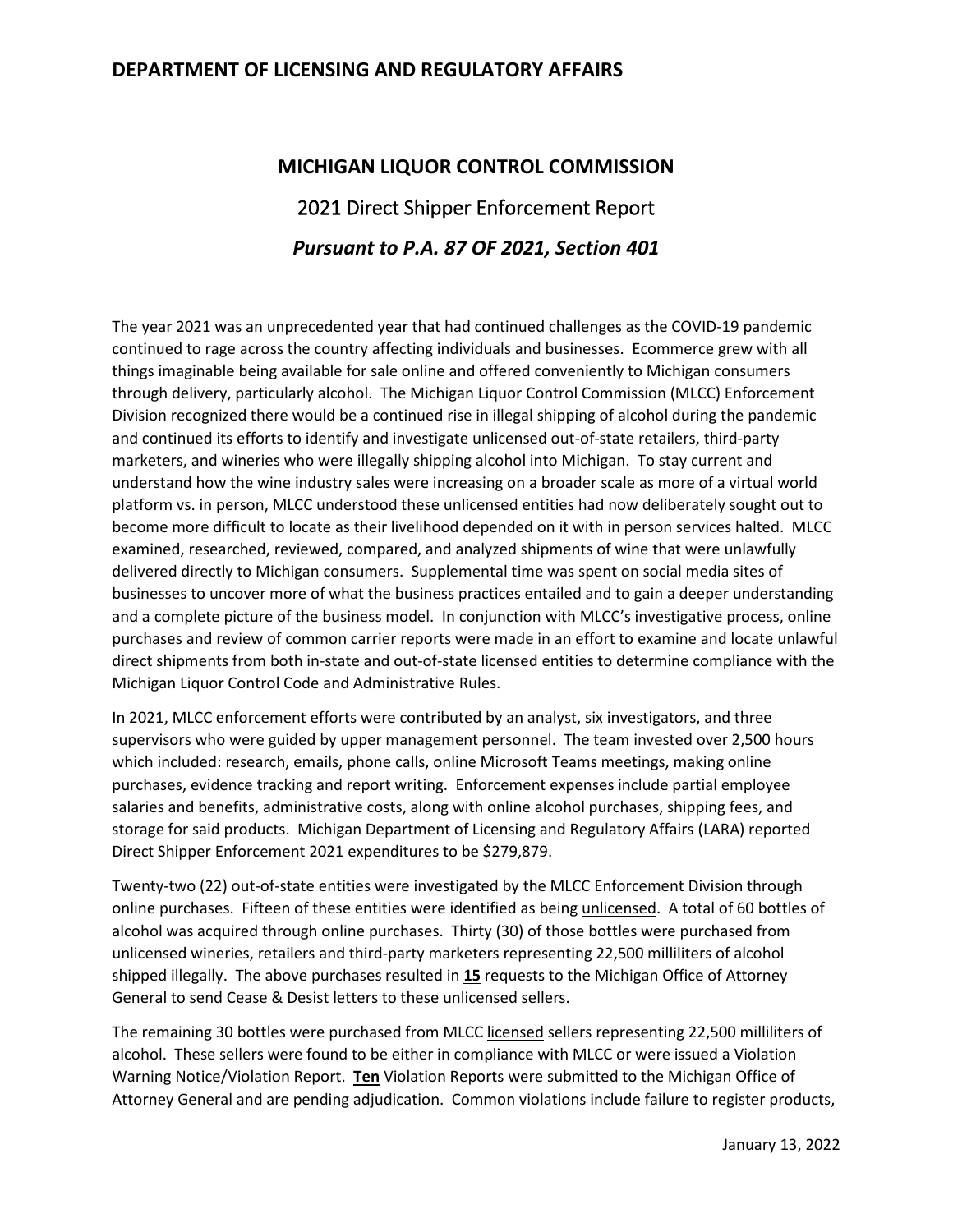## **DEPARTMENT OF LICENSING AND REGULATORY AFFAIRS**

failure to verify age at time of purchase and delivery, failure to include an invoice in box, failure to properly label the shipping box stating it contains alcohol and must be delivered to 21+, over shipping in excess of 13,500 annually, and failure to qualify as a Direct Shipper.

MLCC Enforcement Division continued to focus on reviewing common carrier reports that indicate wine shipments directly to Michigan consumers. The reports are required to be submitted to the Commission quarterly detailing all deliveries of alcohol into the state of Michigan. Reports were received from both Federal Express and United Parcel Service. Those reports outlined the details of thousands of deliveries. Factors to consider by the MLCC Enforcement Division included whether the entity was licensed, where the product originated, and whether a shipping facility was involved. Despite the difficulties encountered during these in-depth investigations, an additional **30** requests were forwarded to the Michigan Office of Attorney General to send Cease & Desist letters to these unlicensed sellers.

Supplemental enforcement activities included educating unlicensed and licensed businesses to further their knowledge of and to gain compliance with the Michigan Liquor Control Commission Code and Rules. Follow up attempts to purchase alcohol were conducted on entities who received Cease & Desist letters from the Michigan Office of Attorney General. Results included the following:

- Amended website to reject sales and shipments of wine to Michigan
- Canceled customer orders advising they do not ship wine to Michigan
- Applied for and received the required Direct Shipper license
- No change made to shipping practices and again shipped wine to Michigan
- Website found to no longer exist

Entities continuing to ship alcohol to Michigan consumers after receiving a Cease and Desist letter are forwarded to the Michigan Office of Attorney General for further legal action. In 2021, the MLCC conducted twenty-three (**23**) - 2nd attempt checks of previously identified unlicensed shippers. A total of 12 bottles of alcohol was acquired through online purchase and represented 9,000 ml of alcohol from unlicensed wineries, retailers and third-party marketers. Of those a total of **12** Requests for Further Legal Action were forwarded to the Michigan Office of Attorney General for the filing of  $21<sup>st</sup>$ Amendment Enforcement Act Lawsuits for these repeat offenders.

The MLCC Enforcement Division continues to recognize the problem of illegal shipments of alcohol into the State of Michigan by unlicensed wineries, retailers, and third-party marketers. To aid in further determent of the illegal shipments of alcohol into Michigan a legislative change to clearly define a Direct Shipper went into effect August 23, 2021 and now stipulates pursuant to **MCL 436.1203(25)(i), a wine manufacturer issued a Direct Shipper license may ship wine directly to Michigan consumers if it**: *(a) manufactured, bottled, and registered the wine with the Commission; (b) purchases wine from another wine manufacturer and further manufacturers and/or bottles the wine and registers the wine with the Commission; or, (c) purchases shiners of wine from another wine manufacturer in compliance with MCL 436.1204a and registers the wine with the Commission (option c is only allowed if the licensee also does at least one of the actions in options a or b).*

Furthermore, the MLCC improved the licensing process for Direct Shippers by revising the Direct Shipper License Application (LCC-152) to obtain additional detailed information as it relates to both in-state and out-of-state entities to promote compliance and to deter unlicensed entities from shipping alcohol to Michigan consumers.